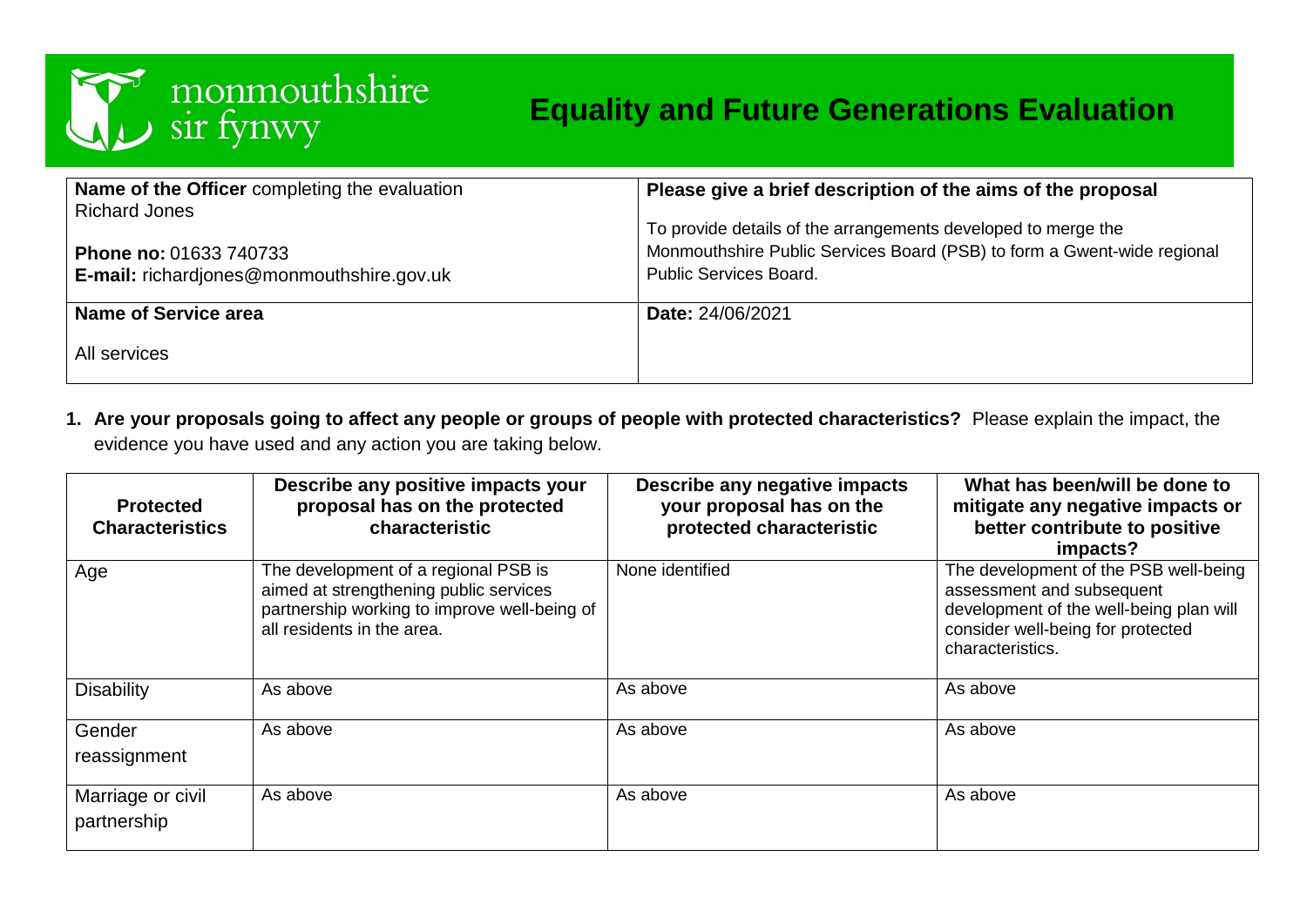| <b>Protected</b><br><b>Characteristics</b> | Describe any positive impacts your<br>proposal has on the protected<br>characteristic | Describe any negative impacts<br>your proposal has on the<br>protected characteristic | What has been/will be done to<br>mitigate any negative impacts or<br>better contribute to positive<br>impacts? |
|--------------------------------------------|---------------------------------------------------------------------------------------|---------------------------------------------------------------------------------------|----------------------------------------------------------------------------------------------------------------|
| Pregnancy or<br>maternity                  | As above                                                                              | As above                                                                              | As above                                                                                                       |
| Race                                       | As above                                                                              | As above                                                                              | As above                                                                                                       |
| Religion or Belief                         | As above                                                                              | As above                                                                              | As above                                                                                                       |
| Sex                                        | As above                                                                              | As above                                                                              | As above                                                                                                       |
| <b>Sexual Orientation</b>                  | As above                                                                              | As above                                                                              | As above                                                                                                       |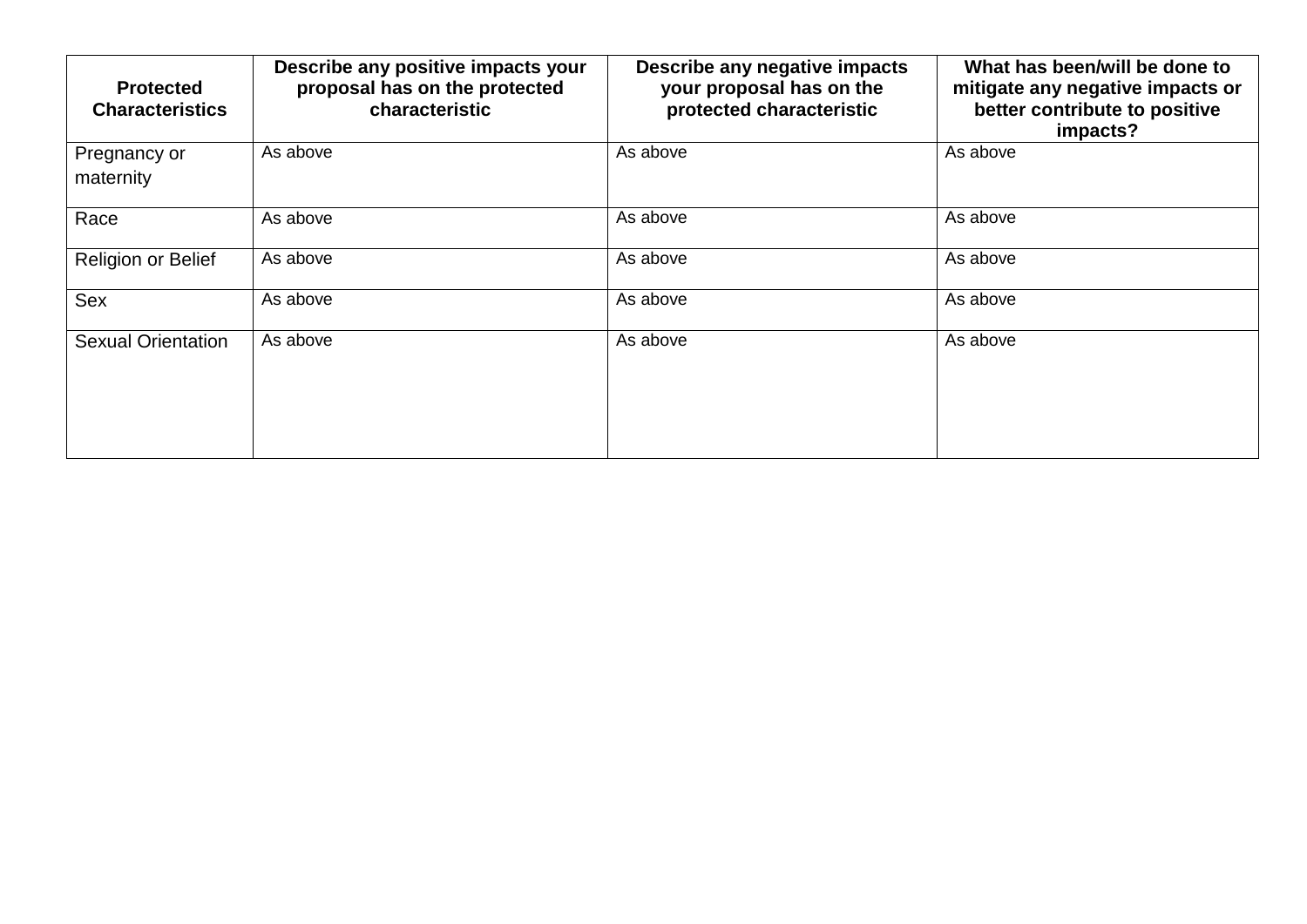### **2. The Socio-economic Duty and Social Justice**

The Socio-economic Duty requires public bodies to have due regard to the need to reduce inequalities of outcome which result from socioeconomic disadvantage when taking key decisions This duty aligns with our commitment as an authority to Social Justice.

|                                                            | Describe any positive impacts your                                                                                                                           | Describe any negative impacts   | What has been/will be done to                                                                                                                                                                                                                                                                                                                                                                                                                                                                                                                                                                            |
|------------------------------------------------------------|--------------------------------------------------------------------------------------------------------------------------------------------------------------|---------------------------------|----------------------------------------------------------------------------------------------------------------------------------------------------------------------------------------------------------------------------------------------------------------------------------------------------------------------------------------------------------------------------------------------------------------------------------------------------------------------------------------------------------------------------------------------------------------------------------------------------------|
|                                                            | proposal has in respect of people                                                                                                                            | your proposal has in respect of | mitigate any negative impacts or                                                                                                                                                                                                                                                                                                                                                                                                                                                                                                                                                                         |
|                                                            | suffering socio economic                                                                                                                                     | people suffering socio economic | better contribute to positive                                                                                                                                                                                                                                                                                                                                                                                                                                                                                                                                                                            |
|                                                            | disadvantage                                                                                                                                                 | disadvantage.                   | impacts?                                                                                                                                                                                                                                                                                                                                                                                                                                                                                                                                                                                                 |
| Socio-economic<br><b>Duty and Social</b><br><b>Justice</b> | The development of a regional PSB is<br>aimed at strengthening public services<br>partnership working to improve well-being of<br>all residents in the area. | None identified.                | The development of the PSB well-being<br>assessment will assess social, economic,<br>environmental and cultural well-being in<br>the area of Gwent and local areas. The<br>subsequent development of the well-being<br>plan will consider the evidence of socio-<br>economic well-being from the assessment.<br>As part of Monmouthshire Council's<br>continued commitment to Social Justice,<br>the third iteration of the Social Justice<br>Strategy was approved by Cabinet in<br>March 2021. Working in partnership<br>through the PSB is integral to delivering<br>the commitments in the strategy. |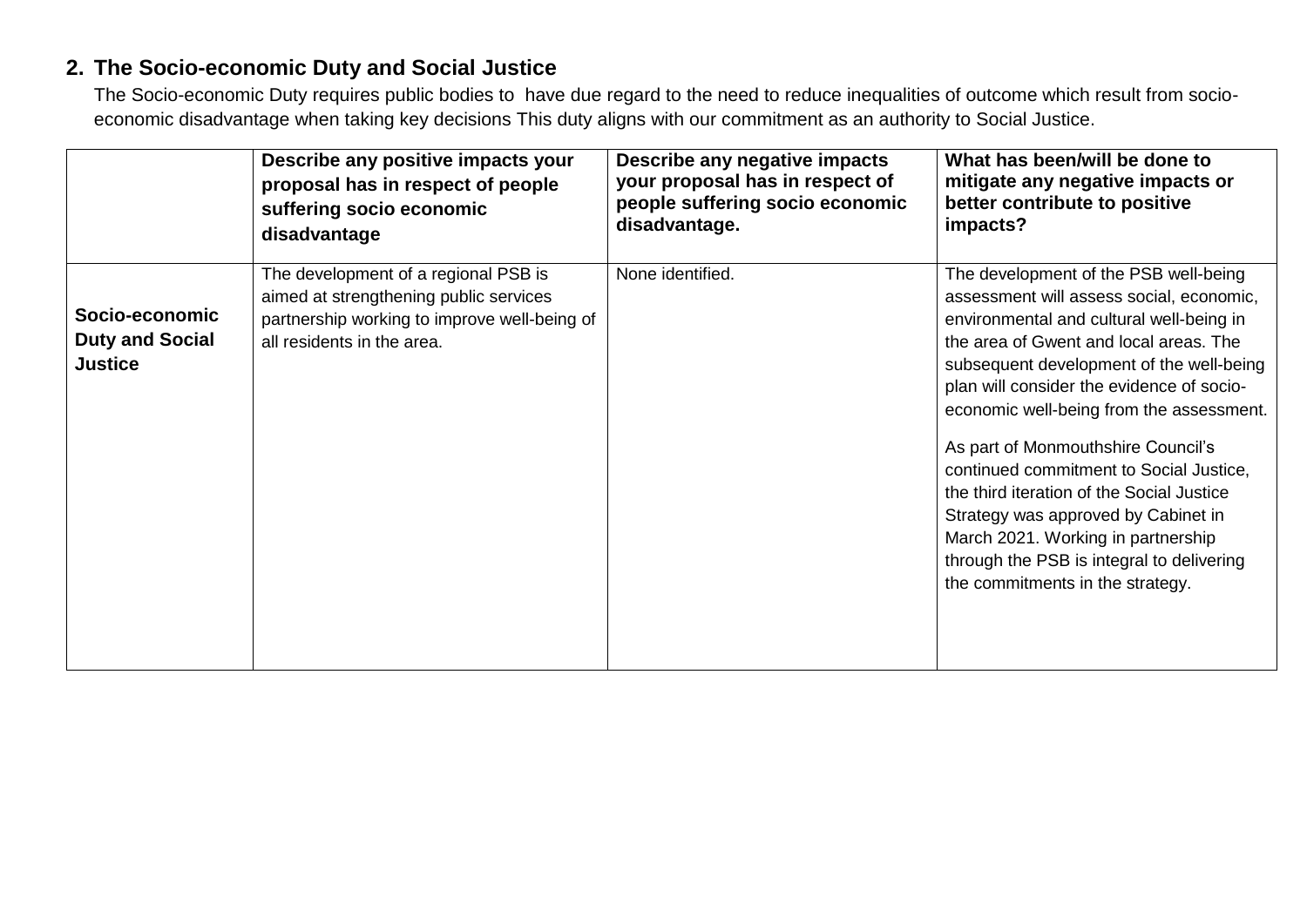### **3. Policy making and the Welsh language.**

| How does your proposal impact<br>on the following aspects of the<br><b>Council's Welsh Language</b><br><b>Standards:</b>                              | Describe the positive impacts of<br>this proposal                                                                                           | Describe the negative impacts<br>of this proposal | What has been/will be done<br>to mitigate any negative<br>impacts or better contribute<br>to positive impacts                                                              |
|-------------------------------------------------------------------------------------------------------------------------------------------------------|---------------------------------------------------------------------------------------------------------------------------------------------|---------------------------------------------------|----------------------------------------------------------------------------------------------------------------------------------------------------------------------------|
| <b>Policy Making</b><br>Effects on the use of the Welsh<br>language,<br>Promoting Welsh language<br>Treating the Welsh language no<br>less favourably | The development of a regional PSB is<br>aimed at strengthening public services<br>partnership working to improve well-being<br>in the area. | None identified                                   | The development of the PSB<br>well-being assessment and<br>subsequent development of the<br>well-being plan will consider well-<br>being related to the Welsh<br>Language. |
| <b>Operational</b><br>Recruitment & Training of<br>workforce                                                                                          | The Public Service Board will operate in<br>line with Welsh Language requirements                                                           | None identified                                   | The development of the PSB<br>well-being assessment and<br>subsequent development of the<br>well-being plan will consider well-<br>being related to the Welsh<br>Language. |
| <b>Service delivery</b><br>Use of Welsh language in service<br>delivery<br>Promoting use of the language                                              | The Public Service Board will operate in<br>line with Welsh Language requirements                                                           | None identified.                                  | The development of the PSB<br>well-being assessment and<br>subsequent development of the<br>well-being plan will consider well-<br>being related to the Welsh<br>Language. |

**4. Does your proposal deliver any of the well-being goals below?** Please explain the impact (positive and negative) you expect, together with suggestions of how to mitigate negative impacts or better contribute to the goal. There's no need to put something in every box if it is not relevant!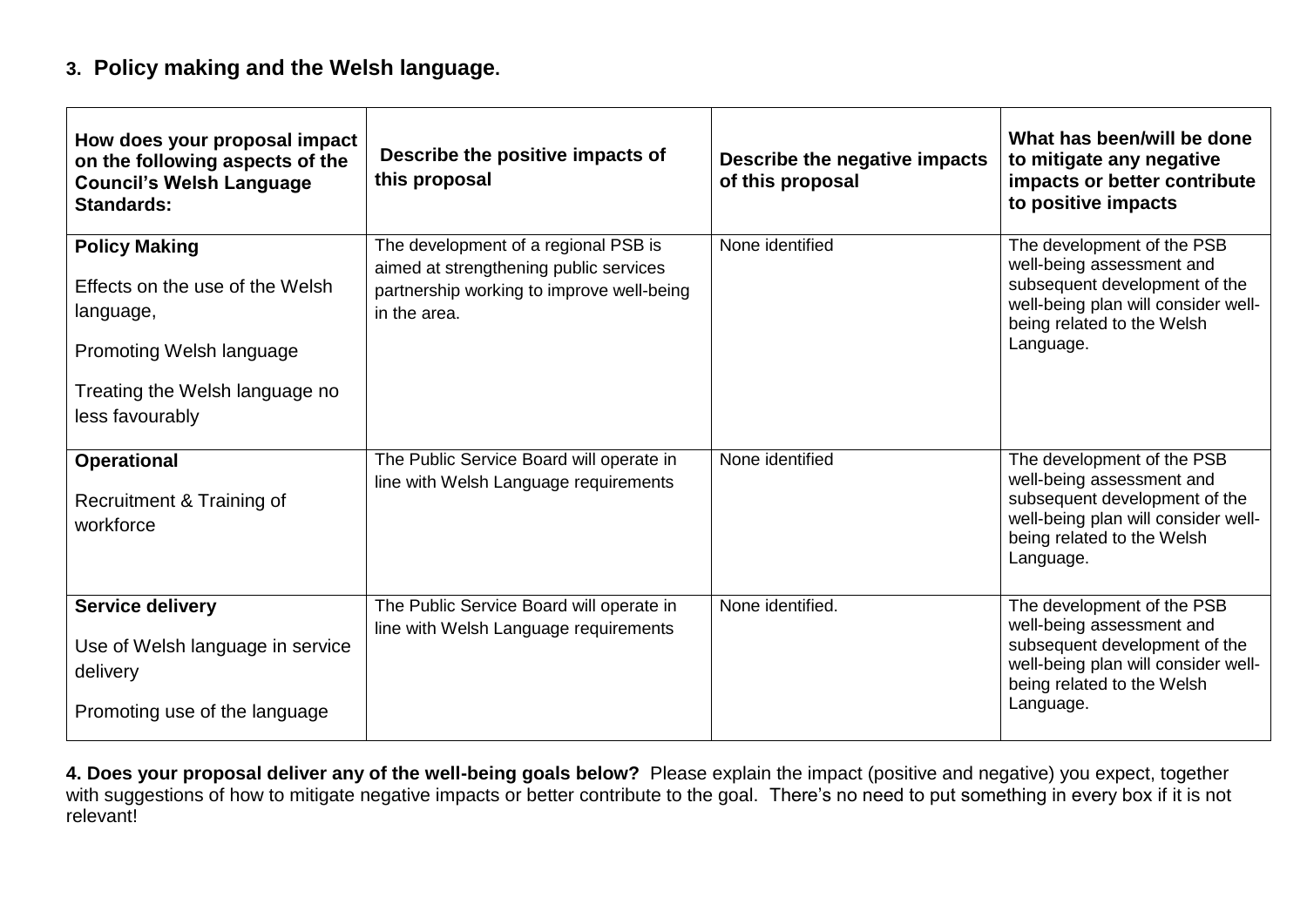|                                                                                                                                                             | Does the proposal contribute to this goal?                                                                                                                                                                                                  | What actions have been/will be taken to                                                                                                                                                                                                                                                                                                                                                         |
|-------------------------------------------------------------------------------------------------------------------------------------------------------------|---------------------------------------------------------------------------------------------------------------------------------------------------------------------------------------------------------------------------------------------|-------------------------------------------------------------------------------------------------------------------------------------------------------------------------------------------------------------------------------------------------------------------------------------------------------------------------------------------------------------------------------------------------|
| <b>Well Being Goal</b>                                                                                                                                      | Describe the positive and negative impacts.                                                                                                                                                                                                 | mitigate any negative impacts or better<br>contribute to positive impacts?                                                                                                                                                                                                                                                                                                                      |
| A prosperous Wales<br>Efficient use of resources, skilled,<br>educated people, generates wealth,<br>provides jobs                                           | The development of a regional PSB is aimed at<br>strengthening partnership working to improve the<br>economic, social, environmental and cultural well-<br>being of the area by contributing to the achievement<br>of the well-being goals. | The regional public services boards contribution to<br>the achievement of the goals will include:<br>assessing the state of the economic, social,<br>➤<br>environmental and cultural well-being in the<br>area;<br>setting local objectives that are designed to<br>➤<br>maximise the contribution to achieve the goals;<br>the taking of all reasonable steps to meet those<br>➤<br>objectives |
| <b>A resilient Wales</b><br>Maintain and enhance biodiversity and<br>ecosystems that support resilience and<br>can adapt to change (e.g. climate<br>change) | As above                                                                                                                                                                                                                                    | As above                                                                                                                                                                                                                                                                                                                                                                                        |
| <b>A healthier Wales</b><br>People's physical and mental<br>wellbeing is maximized and health<br>impacts are understood                                     | As above                                                                                                                                                                                                                                    | As above                                                                                                                                                                                                                                                                                                                                                                                        |
| A Wales of cohesive communities<br>Communities are attractive, viable,<br>safe and well connected                                                           | As above                                                                                                                                                                                                                                    | As above                                                                                                                                                                                                                                                                                                                                                                                        |
| A globally responsible Wales<br>Taking account of impact on global<br>well-being when considering local<br>social, economic and environmental<br>wellbeing  | As above                                                                                                                                                                                                                                    | As above                                                                                                                                                                                                                                                                                                                                                                                        |
| A Wales of vibrant culture and<br>thriving Welsh language<br>Culture, heritage and Welsh language<br>are promoted and protected. People                     | As above                                                                                                                                                                                                                                    | As above                                                                                                                                                                                                                                                                                                                                                                                        |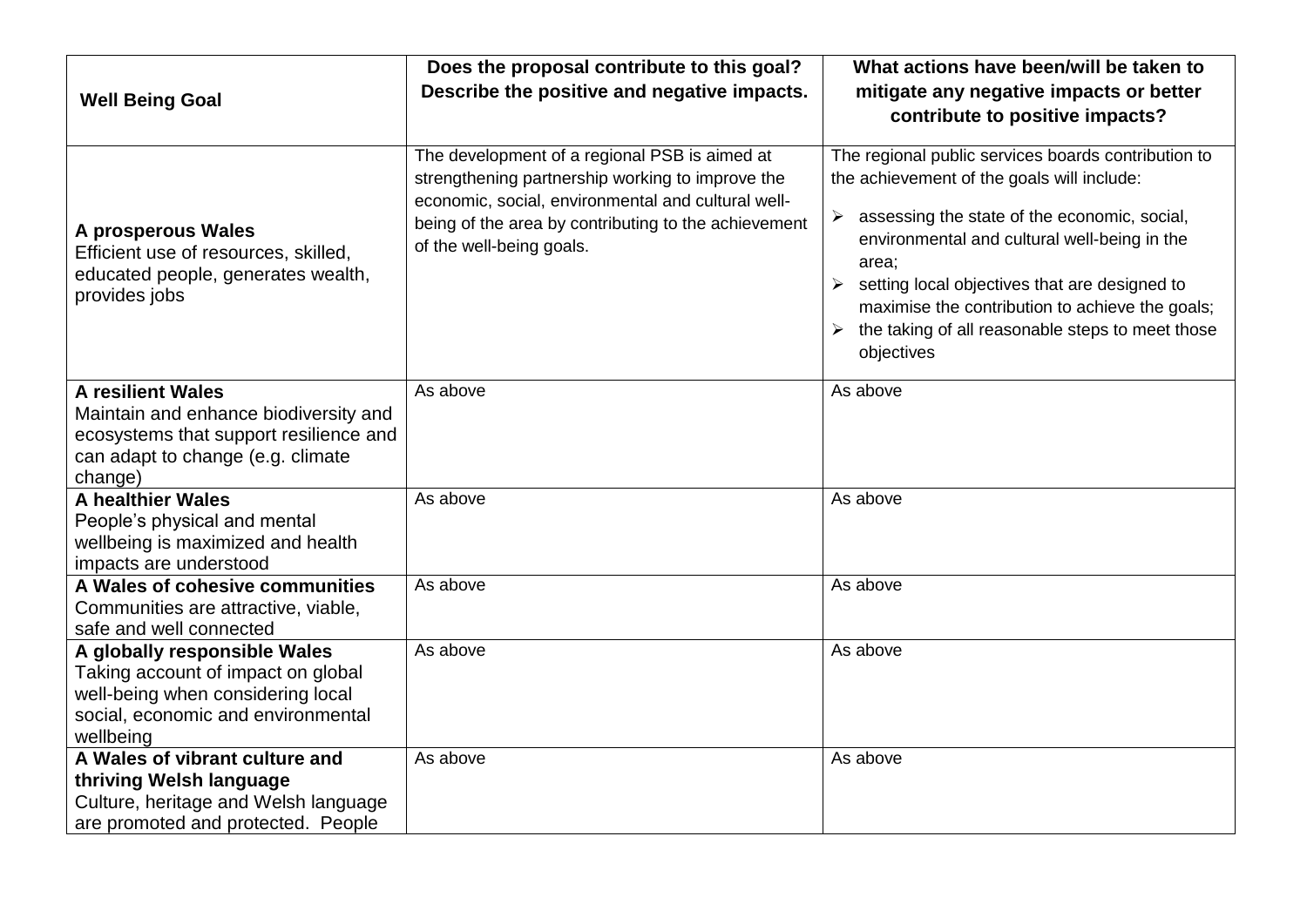| <b>Well Being Goal</b>                                                                                         | Does the proposal contribute to this goal?<br>Describe the positive and negative impacts. | What actions have been/will be taken to<br>mitigate any negative impacts or better<br>contribute to positive impacts? |
|----------------------------------------------------------------------------------------------------------------|-------------------------------------------------------------------------------------------|-----------------------------------------------------------------------------------------------------------------------|
| are encouraged to do sport, art and<br>recreation                                                              |                                                                                           |                                                                                                                       |
| A more equal Wales<br>People can fulfil their potential no<br>matter what their background or<br>circumstances | As above                                                                                  | As above                                                                                                              |

## **5. How has your proposal embedded and prioritised the sustainable governance principles in its development?**

| <b>Sustainable Development</b><br><b>Principle</b>                                     |               | Does your proposal demonstrate you have met<br>this principle? If yes, describe how. If not explain<br>why.                                                                                                                                                                                                 | Are there any additional actions to be taken to<br>mitigate any negative impacts or better<br>contribute to positive impacts?                                                                                                                            |
|----------------------------------------------------------------------------------------|---------------|-------------------------------------------------------------------------------------------------------------------------------------------------------------------------------------------------------------------------------------------------------------------------------------------------------------|----------------------------------------------------------------------------------------------------------------------------------------------------------------------------------------------------------------------------------------------------------|
| Balancing<br>short term<br>need with<br>planning for<br>the future<br><b>Long Term</b> | long term and | The development of a regional PSB is aimed at<br>strengthening partnership working to improve the economic,<br>social, environmental and cultural well-being of the area<br>now and in the future.<br>This PSB will act in accordance with the sustainable<br>development principle in the way it operates. | The development of the PSB well-being assessment and<br>well-being plan will embed the Long -term principle<br>taking account of the importance of balancing short-term<br>needs with the need to safeguard the ability to also meet<br>long-term needs. |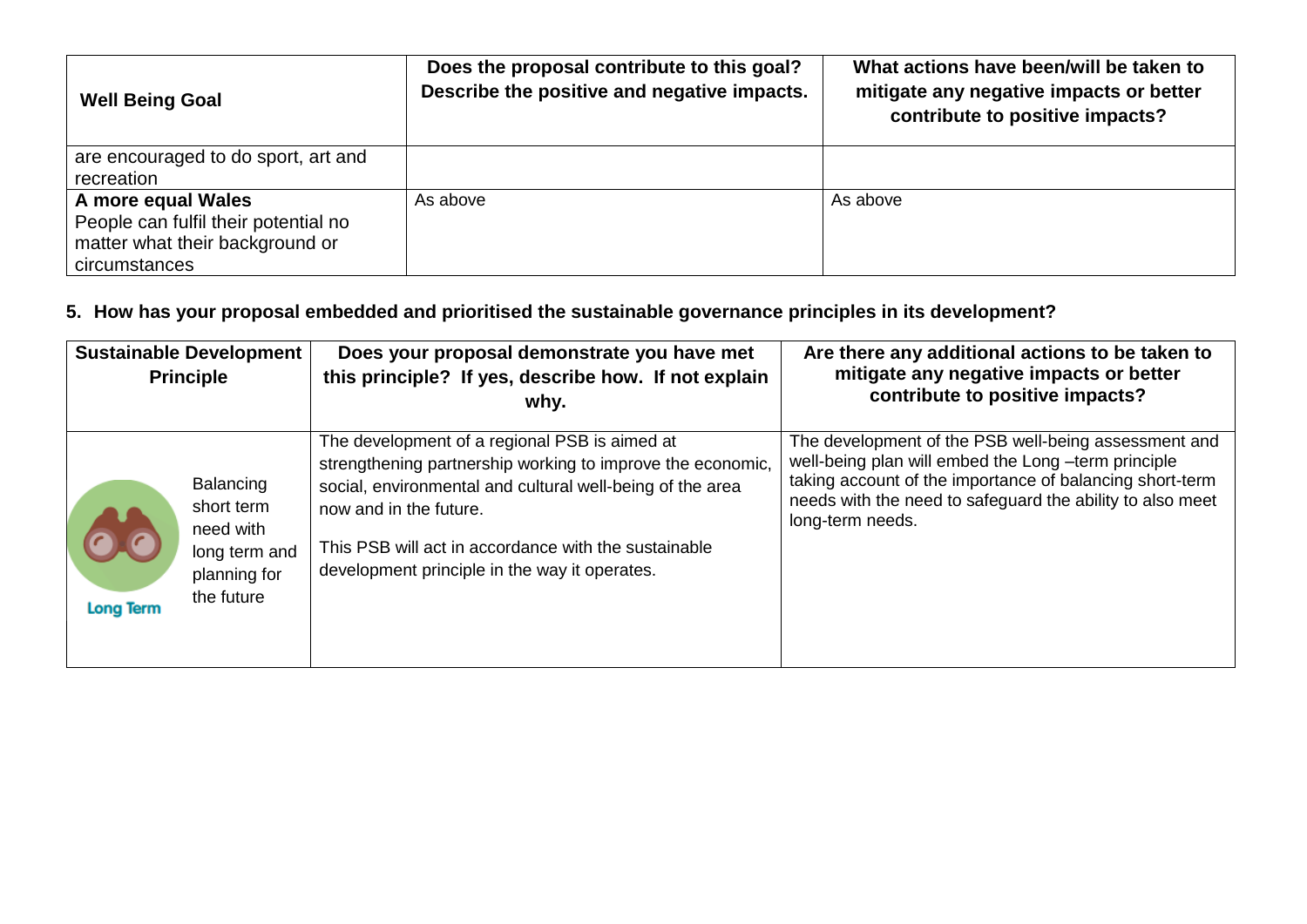| <b>Sustainable Development</b><br><b>Principle</b> |                                                                                            | Does your proposal demonstrate you have met<br>this principle? If yes, describe how. If not explain                                                                                                                                                                                                                           | Are there any additional actions to be taken to<br>mitigate any negative impacts or better                                                                                                                                                                   |
|----------------------------------------------------|--------------------------------------------------------------------------------------------|-------------------------------------------------------------------------------------------------------------------------------------------------------------------------------------------------------------------------------------------------------------------------------------------------------------------------------|--------------------------------------------------------------------------------------------------------------------------------------------------------------------------------------------------------------------------------------------------------------|
|                                                    |                                                                                            | why.                                                                                                                                                                                                                                                                                                                          | contribute to positive impacts?                                                                                                                                                                                                                              |
| <b>Collaboration</b>                               | Working<br>together with<br>other<br>partners to<br>deliver<br>objectives                  | The development of a regional PSB is aimed at<br>strengthening partnership working to improve the economic,<br>social, environmental and cultural well-being of the area<br>through collaborative working.<br>This PSB will act in accordance with the sustainable<br>development principle in the way it operates            | The development of the PSB well-being assessment and<br>well-being plan will embed the collaboration principle<br>acting in collaboration with any other person that could<br>help the Board to meet its well-being objectives.                              |
| <b>Involvement</b>                                 | Involving<br>those with<br>an interest<br>and seeking<br>their views                       | The development of a regional PSB is aimed at<br>strengthening partnership working to improve the economic,<br>social, environmental and cultural well-being of the area<br>and will involve those with an interest.<br>This PSB will act in accordance with the sustainable<br>development principle in the way it operates. | The development of the PSB well-being assessment and<br>well-being plan will embed the involvement principle<br>involving people with an interest in achieving the well-<br>being goals and ensuring that those people reflect the<br>diversity of the area. |
| <b>Prevention</b>                                  | Putting<br>resources<br>into<br>preventing<br>problems<br>occurring or<br>getting<br>worse | The development of a regional PSB is aimed at<br>strengthening partnership working to improve the economic,<br>social, environmental and cultural well-being of the area<br>with a focus on prevention.<br>This PSB will act in accordance with the sustainable<br>development principle in the way it operates.              | The development of the PSB well-being assessment and<br>well-being plan will embed the prevention principle<br>understanding the root causes of issues that affect well-<br>being and acting to prevent problems occurring or getting<br>worse.              |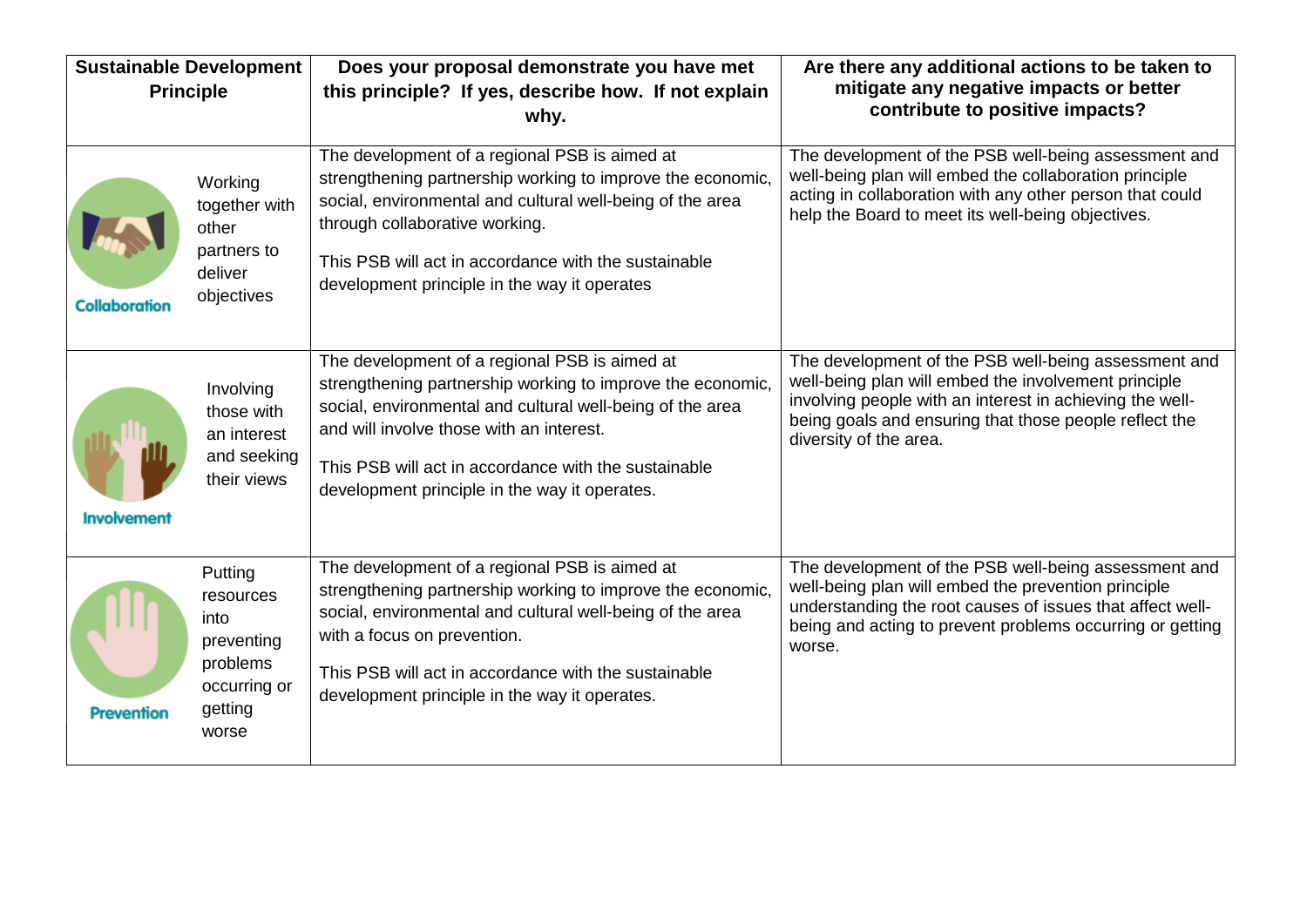| <b>Sustainable Development</b><br><b>Principle</b> |                                                                                          | Does your proposal demonstrate you have met<br>this principle? If yes, describe how. If not explain<br>why.                                                                                                                                                                                                           | Are there any additional actions to be taken to<br>mitigate any negative impacts or better<br>contribute to positive impacts?                                                                                                                                                                 |
|----------------------------------------------------|------------------------------------------------------------------------------------------|-----------------------------------------------------------------------------------------------------------------------------------------------------------------------------------------------------------------------------------------------------------------------------------------------------------------------|-----------------------------------------------------------------------------------------------------------------------------------------------------------------------------------------------------------------------------------------------------------------------------------------------|
| $\blacktriangle$<br><b>Integration</b>             | Considering<br>impact on all<br>wellbeing<br>goals<br>together and<br>on other<br>bodies | The development of a regional PSB is aimed at<br>strengthening partnership working to improve the economic,<br>social, environmental and cultural well-being of the area<br>through integrating its activity.<br>This PSB will act in accordance with the sustainable<br>development principle in the way it operates | The development of the PSB well-being assessment and<br>well-being plan will embed the integration principle<br>considering how the Board's well-being objectives may<br>impact upon each of the well-being goals, on their other<br>objectives, or on the objectives of other public bodies. |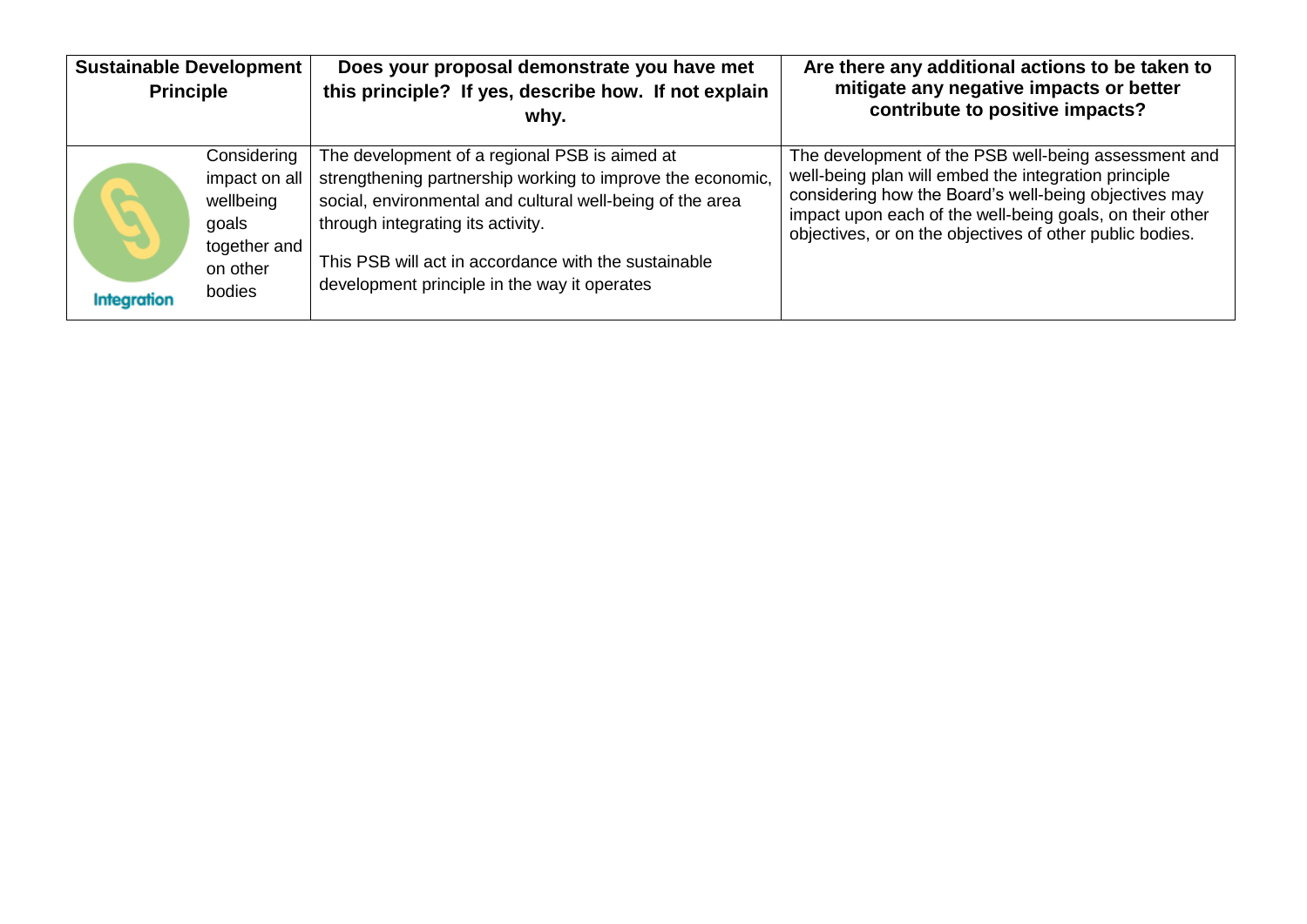**6. Council has agreed the need to consider the impact its decisions has on the following important responsibilities: Corporate Parenting and Safeguarding. Are your proposals going to affect any of these responsibilities?**

|                            | Describe any positive impacts your<br>proposal has                                                                                                           | Describe any negative impacts<br>your proposal has | What will you do/ have you done<br>to mitigate any negative impacts<br>or better contribute to positive<br>impacts?                                                                                                                                                                                 |
|----------------------------|--------------------------------------------------------------------------------------------------------------------------------------------------------------|----------------------------------------------------|-----------------------------------------------------------------------------------------------------------------------------------------------------------------------------------------------------------------------------------------------------------------------------------------------------|
| Safeguarding               | The development of a regional PSB is<br>aimed at strengthening public services<br>partnership working to improve well-being of<br>all residents in the area. | None identified                                    | Opportunities for a merged PSB include<br>ensuring a more strategic and<br>consistent overview of the legislative<br>responsibilities that sit with PSBs such<br>as the Crime and Disorder Act, Violence<br>Against Women Domestic Abuse and<br>Sexual Violence (VAWDASV) and the<br>Childrens Act. |
| <b>Corporate Parenting</b> | The development of a regional PSB is<br>aimed at strengthening public services<br>partnership working to improve well-being of<br>all residents in the area. | None identified                                    | Opportunities for a merged PSB include<br>ensuring a more strategic and<br>consistent overview of the legislative<br>responsibilities that sit with PSBs such<br>as the Crime and Disorder Act, Violence<br>Against Women Domestic Abuse and<br>Sexual Violence (VAWDASV) and the<br>Childrens Act. |

#### **7. What evidence and data has informed the development of your proposal?**

The development of a regional approach to a PSB provides the catalyst for a regional well-being assessment. The assessment will build on existing individual area Well-being assessments and will be structured around the four areas of well-being – social, economic, environmental and cultural. The assessment will use a wide range of qualitative and quantitative information including data, academic research, evidence and people's views (engagement) to help understand well-being in the area.